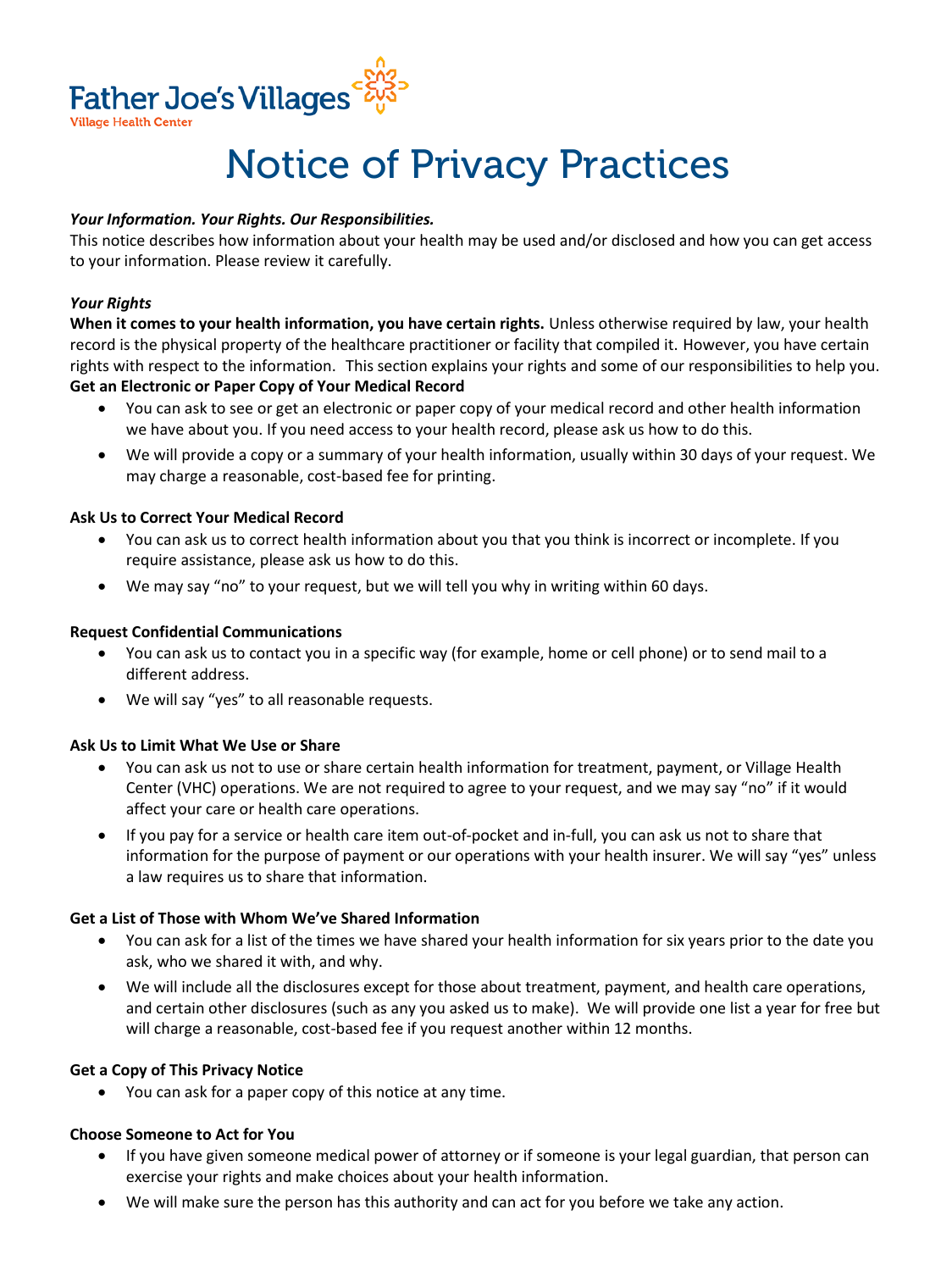

# **File a Complaint If You Feel Your Rights Are Violated**

- You can complain if you feel we have violated your rights by filing a "Report to Staff" at the Guest Services Desk in the Joan Kroc Center (JKC, 1501 Imperial Avenue) during business hours.
- You can file a complaint with the U.S. Department of Health and Human Services Office for Civil Rights by sending a letter to: 200 Independence Avenue, S.W., Washington, D.C. 20201, calling 1-877-696-6775, or online through the Complaint Portal Assistant found at www.ocrportal.hhs.gov
- We will not retaliate against you for filing a complaint.

# *Your Choices*

**For certain health information, you can tell us your choices about what we share**. If you have a clear preference for how we share your information in the situations described below, talk to us. Tell us what you want us to do, and we will follow your instructions.

In these cases, you have both the right and choice to tell us to:

- Share information with your family, close friends, or others involved in your care
- Share information in a disaster relief situation

*If you are not able to tell us your preference, for example if you are unconscious, we may go ahead and share your information if we believe it is in your best interest. We may also share your information when needed to lessen a serious and imminent threat to health or safety. This protected health information may include information regarding alcohol use and substance use disorders (following all state and federal laws related to sharing of health information).*

We never share your information unless you give us written permission for:

- Most sharing of psychotherapy notes
- Most sharing of substance abuse notes (specifically, notes by the Addiction Treatment and Education Center program)

Substance Use Disorder and Alcohol Use Disorder notes are protected by a Federal law, 42 CFR Part 2, which has precise rules agencies must follow when releasing information.

### **42 CFR Part 2**

 Patients getting services through our ATEC program (our outpatient substance use disorder program) have more privacy protection through 42 CFR Part 2. This federal regulation protects patients utilizing substance use disorder services by prohibiting unauthorized disclosures of patient record information except in limited circumstances. Release rules for 42 CFR Part 2 are much stricter than HIPAA privacy rules. The primary goal of 42 CFR Part 2 is to ensure patients receive substance use disorder services without the fear of negative consequences, which can be caused by unapproved release(s) of sensitive PHI (Protective Health Information). Medication-assisted treatment (MAT) visits with a prescriber are not considered part of ATEC or covered by 42 CFR Part 2.

### *Our Uses and Disclosures*

**How we may use or share your health information.** 

### **Treat You**

- We can use your health information and share it with other professionals who are treating you.
- Your alcohol use disorder and/or substance use disorder may be disclosed on a "need to know" basis with other staff and providers in the Health Center. This includes information from your Alcohol and Other Drug (AOD) counselor. Example: A doctor treating you for an injury asks another doctor about your overall health condition or may ask your AOD counselor about your participation with Addiction Treatment and Education Center (ATEC) groups.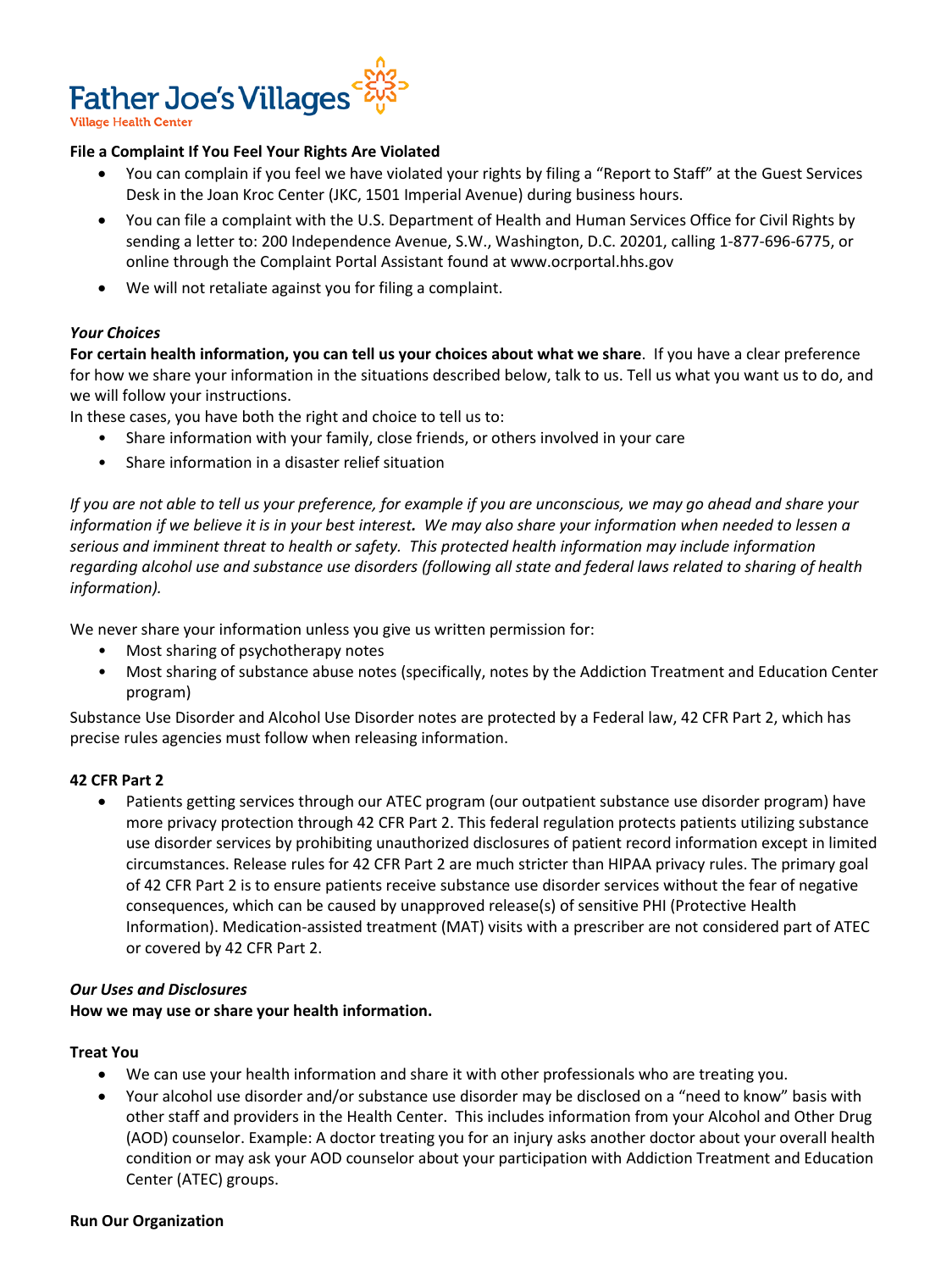

 We can use and share your health information to run our practice, improve your care, and contact you when necessary. *Example*: We use health information about you to manage your treatment and services.

### **Bill for Services**

• We can use and share your health information to bill and get payment from health plans or other entities. *Example*: We give information about you to your health insurance plan so it will pay for your services.

#### **Quality Improvement and Public Health**

We are allowed or required to share your information in other ways – usually in ways that contribute to the public good, such as quality improvement, public health and research. However, we must meet many conditions in the law before we can share your information for these purposes.

VHC is a member of Integrated Health Partners (IHP) of Southern California, a clinically-integrated network that functions as an Organized Health Care Arrangement (OHCA). As part of this membership, VHC jointly participates in quality assessment and improvement activities and utilization review activities with the other members of IHP. As part of this arrangement, your medical information may be shared for these purposes.

#### **Help with Public Health and Safety Issues**

We can share health information about you for certain situations such as:

- Preventing disease
- Helping with product recalls
- Reporting adverse reactions to medications
- Reporting suspected abuse, neglect, or domestic violence
- Preventing or reducing a serious threat to anyone's health or safety

### **Care Coordination**

• We can share your information with your other healthcare providers to coordinate your care (for example, with hospitals, emergency departments, and/or other clinics). *Example*: Platforms like Manifest MedEx and San Diego Health Connect share information regarding ER visits and hospitalizations so your provider can follow up.

#### **Research**

• We can use or share your information for health research. *Example*: We share data with Population Health Analytics platforms, like Arcadia, to track health trends and improvement needs for our patients.

#### **Comply with the Law**

• We will share information about you if state or federal laws require it, including with the Department of Health and Human Services if it wants to see that we are complying with federal privacy law.

### **Respond to Organ and Tissue Donation Requests**

• We can share health information about you with organ procurement organizations.

#### **Work with a Medical Examiner or Funeral Director**

• We can share health information with a coroner, medical examiner, or funeral director when an individual dies.

### **Address Workers' Compensation, Law Enforcement, and Other Government Requests**

We can use or share health information about you:

- For workers' compensation claims
- For law enforcement purposes or with a law enforcement official